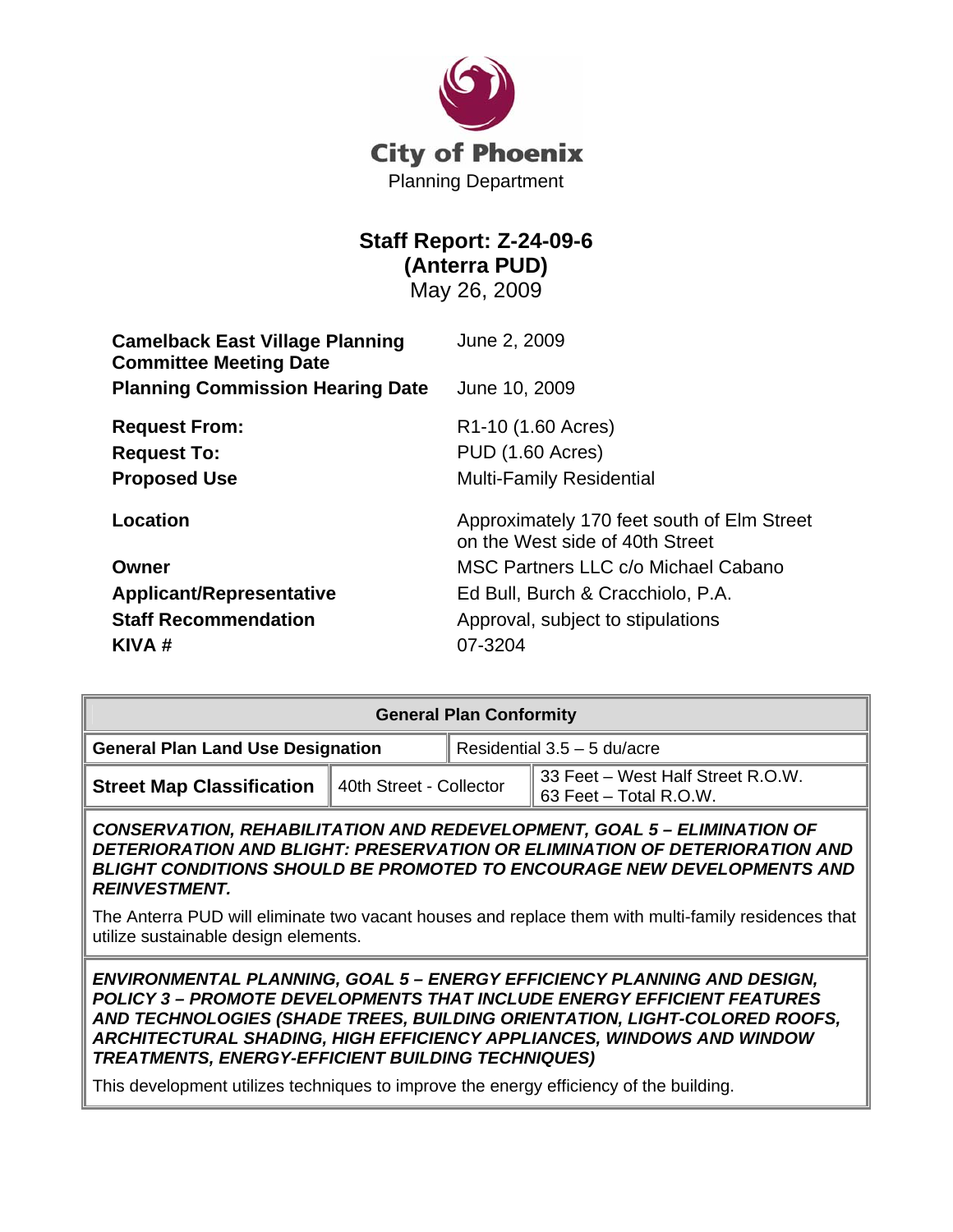### *WATER RESOURCES, GOAL 1E – WATER CONSERVATION, POLICY 7 – PURSUE CREATIVE, INNOVATIVE , AND ENVIRONMENTALLY SOUND METHODS TO CAPTURE AND USE STORM WATER, URBAN RUNOFF, AND WASTEWATER FOR BENEFICIAL PURPOSES.*

The project proposes sustainable water conservation practices such as impervious paving materials and the collection and harvesting of rain water.

# **BACKGROUND**

1. This request is to rezone a 1.60 acre property from R1-10 Single Family Residential to PUD, Planned Unit Development (1.60 acres). Currently the site is occupied by two single-family homes with two accessory structures that are unoccupied. The proposed development standards and allowed residential uses will facilitate redevelopment of two lots into a small and environmentally sustainable multi family infill development.

# **SUBJECT SITE**

2. The site is located approximately 170 feet south of Elm Street on the west side of 40th Street. Unlike the homes located north of the site, these two lots front on 40th Street. A multi-family development is located to the south and a singlefamily development to the east across 40th Street.

> When this area was originally developed between 1950 and 1980,



the subject site and the surrounding properties were all constructed and platted individually. As a result, the site is not connected to the surrounding homes.

Eight (8) foot alleys on the north and west borders of the site separates the proposed development from the neighborhood. The applicant plans to dedicate an additional eight feet of property to create two fully dedicated sixteen foot alleyways to the north and west of the site. In addition, an abandonment of three feet along 40th Street was requested by the applicant and is currently being pursued through a public hearing process. If this abandonment is approved, the development would shift three feet to the east, increasing the distance of the development from the adjacent single family homes located west of the site.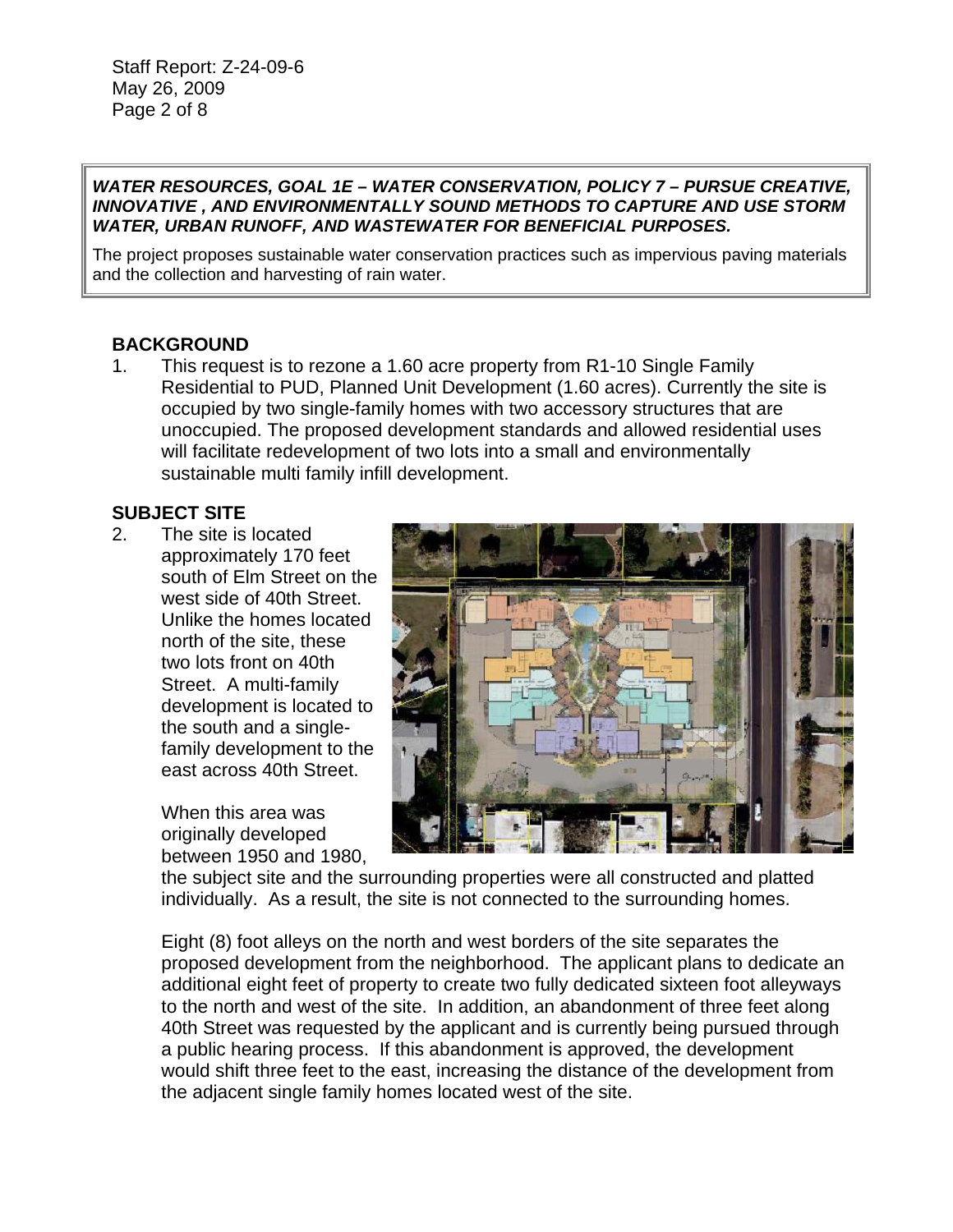When completed, the proposed buildings will be separated from the adjacent property lines on the north and west by 21 feet. This, in addition to the screening walls and landscaping, willprovide an adequate buffer from the adjacent properties*.*

# **PROPOSED DEVELOPMENT**

3. This proposal was developed utilizing the PUD zoning category which allows an applicant to propose uses, development standards and design guidelines for the site. The PUD category allows an applicant to develop standards that respond to the surrounding environment better than conventional zoning districts allow. The end result is a parcel rezoned with standards specifically crafted and tailored for that site. The PUD zoning category specifically defines such things as height, uses, setbacks and boundaries. Any later deviation from the approved PUD standard is considered to be a major amendment and, as such, will follow the rezoning and public hearing approval process for a rezoning request.

This proposal is for a high quality infill project that focuses on sustainability through environmental design and effective use of resources. Due to the complications associated with infill development, the PUD is an appropriate zoning category for this project.

# **VISION**

4. The vision for the Anterra PUD is to create a unique multi-family environment based on principles of smart development. These principles include creating a sense of community and place, diversifying housing choices within a community, avoiding urban sprawl, and creating infill projects that are sensitive to the existing community. The proposed development standards and design guidelines support this vision as outlined in the Anterra PUD.

# **SITE PLAN**

5. The proposed development consists of 16 units to be constructed on a 1.60-acre property at a density of 10.25 dwelling units to the acre. Each unit is two stories in height with an attached two-car garage and a screened roof top patio. A total of 32 reserved parking spaces and 11 guest parking spaces are provided. The units form a "u" shape that surrounds a lush pool and patio open area which totals 10% of the entire development.

# **DEVELOPMENT STANDARDS & DESIGN GUIDELINES**

6. Below is a summary of the proposed standards for the subject site, as described in the PUD narrative date stamped May 12, 2009.

**Land Use Standards** –The proposal is for one primary use, multi-family residential development. Proposed accessory uses include surface parking, residential garages and private swimming pools.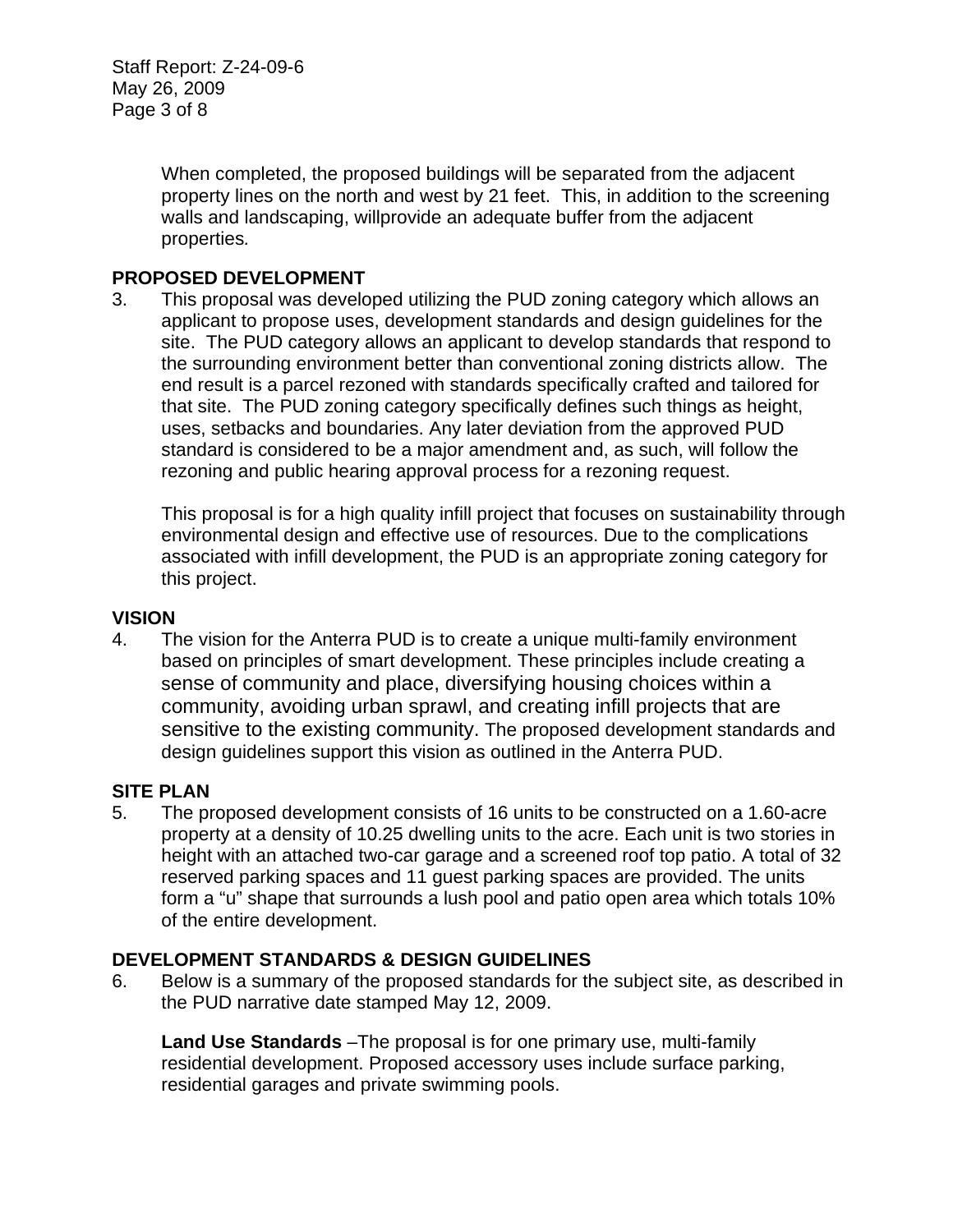Staff Report: Z-24-09-6 May 26, 2009 Page 4 of 8

# **Development**

**Standards –** The Anterra development standards are consistent with the vision proposed for the development. Any future modifications that would increase the scale or intensity of the development would require a major amendment and subsequent public hearings through the full rezoning process. The table outlines the development standards for the Anterra PUD in comparison with the R-2 PRD zoning district. As shown in the table, standards for this project are similar in size and

### R-2 PRD vs. PUD TABLE

|                               | R-2 PRD                         | <b>Proposed PUD</b>                                            |
|-------------------------------|---------------------------------|----------------------------------------------------------------|
| <b>Minimum Lot Dimensions</b> |                                 |                                                                |
| (width & depth)               | None                            | None                                                           |
| <b>Dwelling Unit Density</b>  | 10.50; 12.00 with bonus         | 11.0 max, providing 10.25                                      |
| <b>Perimeter Standards</b>    | 20' adjacent to public street;  | 20' adjacent to public street (this                            |
|                               | 10' adjacent to property line   | area to be in common ownership                                 |
|                               |                                 | unless lots front on perimeter                                 |
|                               |                                 | public street); 15' measured from                              |
|                               |                                 | center of fully dedicated alley                                |
| <b>Landscape Setbacks</b>     | 5' sides & rear; 20' front      | 20' front <sup>1</sup> ; 5' west and south <sup>2</sup> and 4' |
|                               |                                 | north side <sup>3</sup>                                        |
| <b>Maximum Height</b>         | 2 stories & 30' for first 150'; | 2 stories <sup>4</sup>                                         |
|                               | 1' in 5' increase to 48' high & | 25' average roof deck height                                   |
|                               | 4 stories                       | 26'-29' top of perimeter parapet                               |
|                               |                                 | walls                                                          |
|                               |                                 | 31' max top of roof deck patio                                 |
|                               |                                 | screen walls <sup>5</sup>                                      |
|                               |                                 | 35' top of roof deck shade                                     |
|                               |                                 | structures                                                     |
| Lot Coverage                  | 45%                             | 45% max, providing 44%                                         |
| <b>Common Areas</b>           | Minimum 5% of gross area        | 5% min, providing 10%                                          |
| <b>Street Standards</b>       | Public street or private        | Private accessway                                              |
|                               | accessway                       |                                                                |
| Parking                       | 1.5 spaces per 1 or 2           | 2 spaces per unit = 32 spaces;                                 |
|                               | bedroom unit:                   | 11 guest spaces, 1 of which is an                              |
|                               | 2 spaces per 3 or more          | accessible space (0.6875 guest                                 |
|                               | bedroom unit                    | spaces per unit) <sup>6</sup>                                  |
|                               | 0.5 guest spaces per unit       | 43 total spaces provided                                       |
|                               | (26 total space required per    |                                                                |
|                               | calculations)                   |                                                                |

<sup>&</sup>lt;sup>1</sup> Permeable driveway surfaces are permitted not to exceed 10' of encroachment in front yard landscape setback. An art form fence varying in height not greater than 6' in the form of 2" square or round metal posts spaced 6" on center shall be permitted within front yard landscape setback.

scale to the R-2 zoning district with minor exceptions and the addition of greater open space and numerous sustainability elements.

Guest parking areas are permitted to encroach provided there is at least a 5' wall separating the parking from adjacent property.

Landscape setback allowed to be reduced to 2'-6" where the pedestrian access path and vehicle

maneuvering area at the north and west corner of property are located.

Two fully enclosed stories plus roof deck patios and shade structures.

Locations at 31' are discontinuous sections located along the north and north west property lines only and do not extend for a length greater than 40' (See exhibit D.13 Roof Deck Level for locations)

<sup>3</sup> additional guest spaces are being provided above what is the City of Phoenix's policy to provide 0.5

spaces per unit, which would total 8 spaces, one of which is accessible.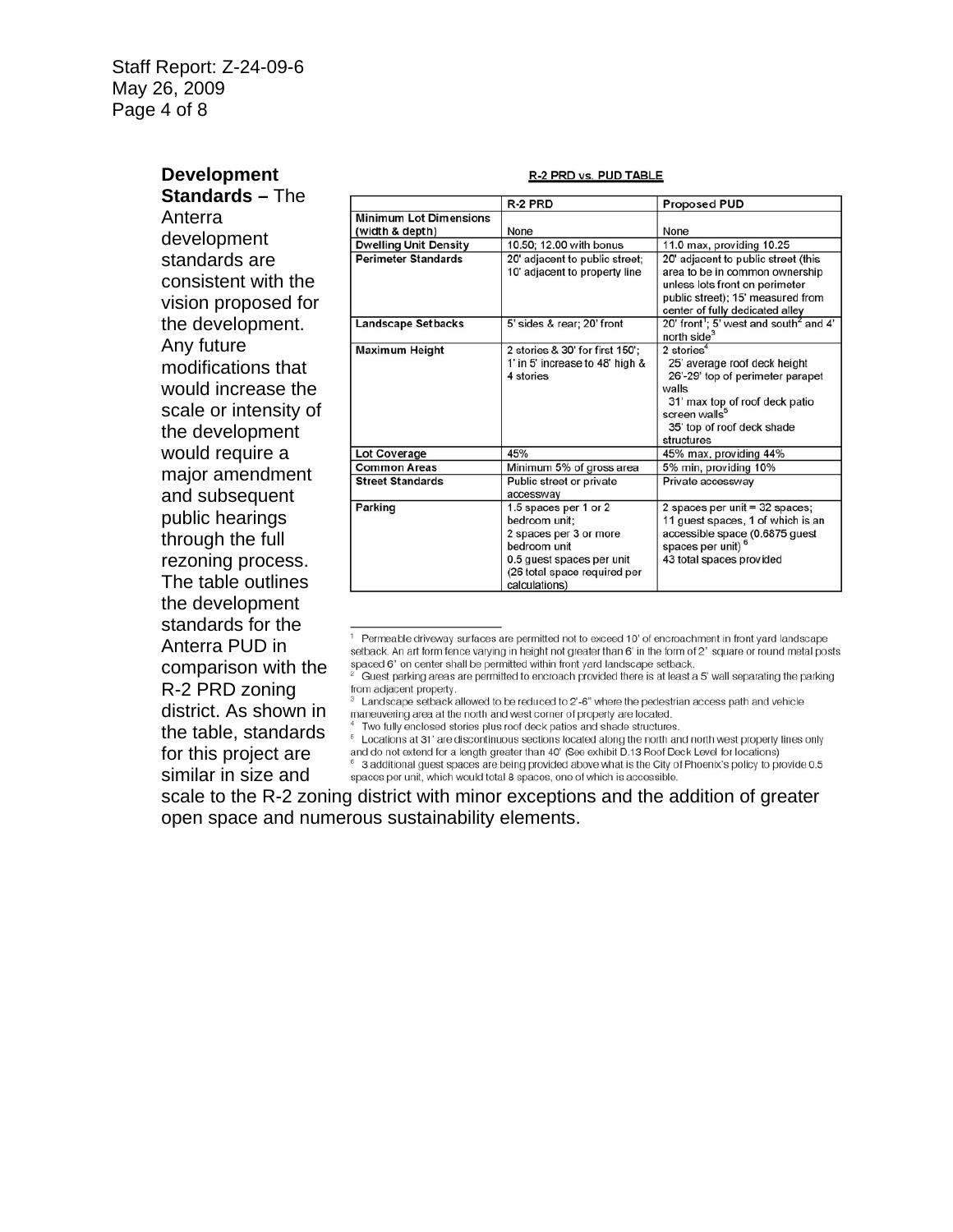Staff Report: Z-24-09-6 May 26, 2009 Page 5 of 8

## **Landscape Standards**

The standards proposed would provide a lush landscape setback along 40th Street with a six-foot tall metal art form view fence, as shown to the right. Five feet of landscaping is provided along the west and south property lines along with a perimeter wall to screen the property from the adjacent residences. Parking and the trash receptacle will also be located within the south perimeter as well as possible future carports.



The northern property line has a four foot landscape setback with a 10-foot decorative water wall and fountain feature to screen the pool area from adjacent residences.

**Sustainability Standards –** The standards outlined in the PUD narrative require that 75 percent of all sidewalks and private walkways be shaded by means of vegetation or shade structures as measured at 12 noon on the summer solstice. The standard is consistent with the requirements of the Transit Overlay District-1 to promote pedestrian comfort. Permeable pavement is also included within the interior portion of the site to promote natural drainage and reduce run off. Water harvested from rainfall would be stored on site and used to irrigate vegetation and reduce the overall water demand for the project. In addition, light covered low sloping roofs are used to reduce the "heat island" effect of the building on the surrounding properties.

In order to minimize the energy demands of the buildings, they will be oriented to maximize indirect light. The northern elevations have multiple windows that allow for daylight penetration while avoiding direct sunlight from the south. Solar tubes are also used throughout the buildings allowing daylight to penetrate the interior of the structure.

**Parking Standards** – Adequate parking has been provided for this site. There are two attached garage spaces per unit and eleven guest parking spaces, for a combined total of 43 parking spaces.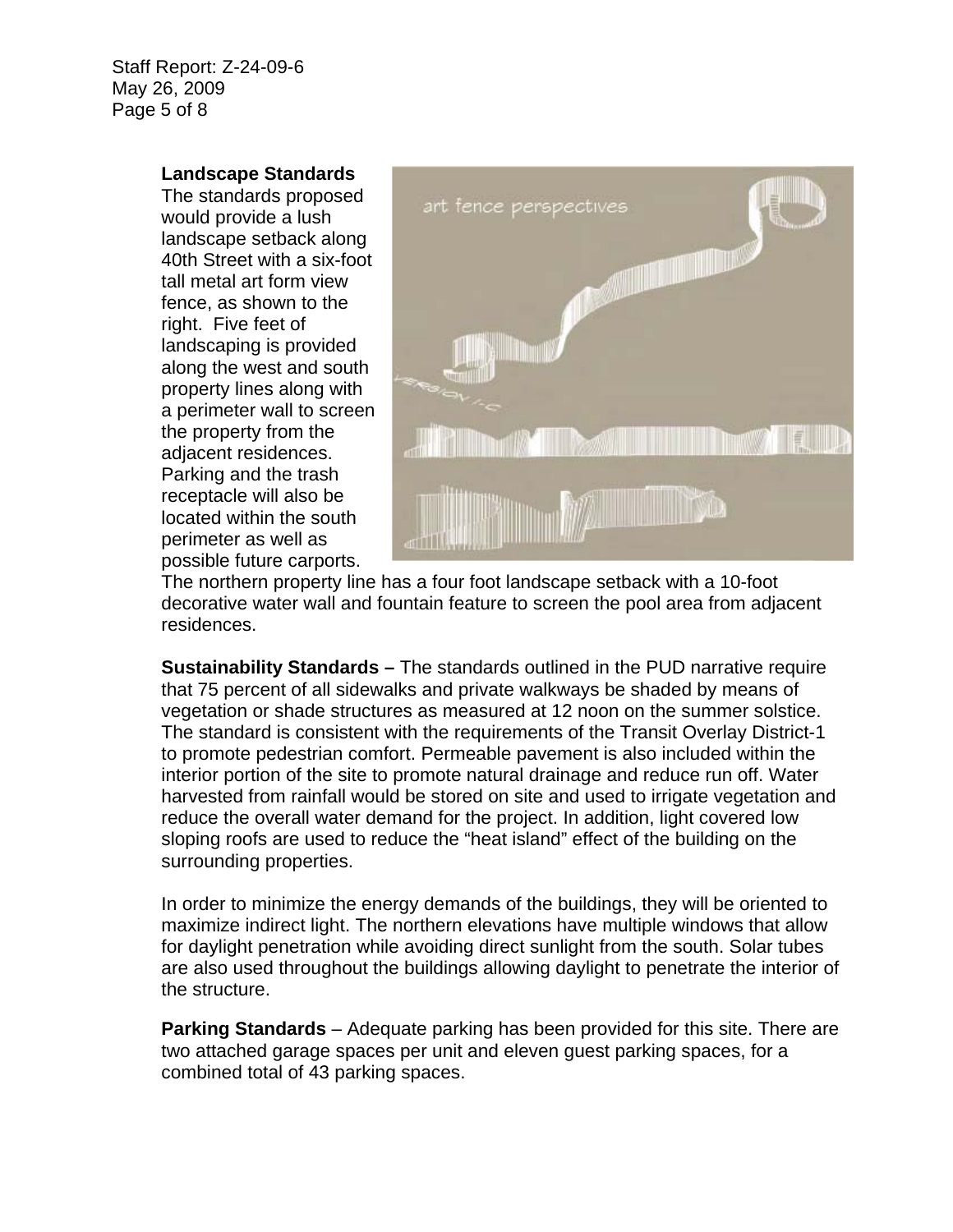**Design Guidelines –** The design guidelines direct development according to the vision of the Anterra PUD – to create a unique multi-family environment based on the principles of smart development. They include details for landscaping, streetscape, parking/ circulation, open space, building orientation, massing requirements, scale, building architecture and color.

Each guideline has implementation standards and is categorized as a Requirement, (R) or Presumption, (P). A requirement must be included in the project as written, whereas a presumption can be achieved with a comparable standard or element. If the applicant chooses to deviate from the proposed standards, they will be required to appeal these changes to the Design Review Appeals Board.

# **GENERAL COMMENTS**

7. The Planned Unit Development zoning district allows applicants to create development standards but cannot alter city processes or modify regulations governed by the zoning ordinance. The Anterra PUD submittal follows City of Phoenix processes.

The standards for signs and lighting will comply with the City of Phoenix standards as outlined in the zoning ordinance. No deviation from the ordinance will occur in these two areas.

Development and use of the site is subject to all applicable codes and ordinances. Zoning approval does not negate other ordinance requirements and other formal actions may be required.

# **Findings**

- 1. The request is not consistent with the General Plan land use designation of Residential 3.5 – 5 dwelling units per acre. However, a General Plan amendment is not required because the site is less than 10 acres.
- 2. This development will create a high quality infill project and increase housing opportunities in the area.
- 3. This project will utilize smart development techniques to improve the efficiency of the building, promote reduced water consumption and provide day lighting throughout the building.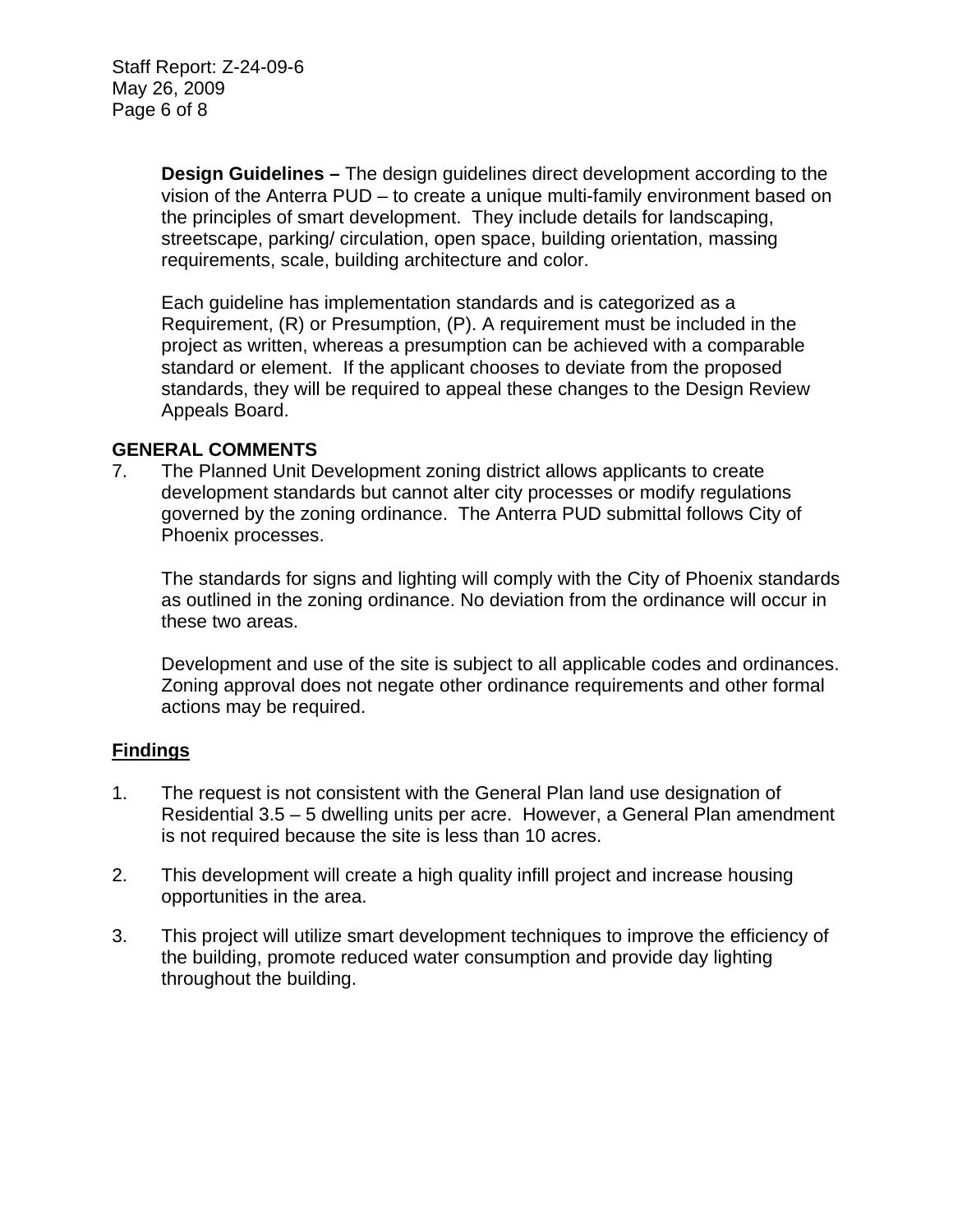Staff Report: Z-24-09-6 May 26, 2009 Page 7 of 8

# **Stipulations**

- 1. That an updated Development Narrative for the Anterra PUD reflecting the changes approved through this request shall be submitted to the Planning Department within 30 days of City Council approval of this request. The updated Development Narrative shall be consistent with Development Narrative date stamped May 12, 2009, as modified by the following stipulations.
- 2. That the Anterra PUD narrative shall be modified as follows:
	- a. Page 6, Delete List of Uses: "\*Detached accessory structures may be constructed on the property line or within a side or rear yard where lot line is adjacent to a fully dedicated alley. Structures shall not exceed a height of one-story or fifteen (15) feet except as approved by a use permit in accordance with the City of Phoenix Zoning Ordinance".

Page 6, Add to the Accessory Use List: "Detached Accessory Structures".

- b. Page 6, Modify List of Uses as follows: "Detached accessory structures for open parking carports shall be setback five (5) feet and be limited to a maximum height of ten (10) feet, as approved by the Development Services Department.
- c. Page 7, Perimeter Standards: "Twenty (20) feet adjacent to a public street; this area is to be in common ownership; Fifteen (15) feet measured from the center line of a fully dedicated alley. If a fully dedicated alley does not exist, the setback shall be measured from the property line.
- d. Page 7, Add to Development Standards: "Projections: An open projection may project to the property line on the northern side of the property for a maximum length of forty (40) feet and a maximum height of fifteen (15) feet."
- e Page 7, Add to Development Standards: "Walls: A water wall shall be permitted on the northern lot line for a maximum length of forty (40) feet and a maximum height of ten (10) feet."
- 3. That the developer shall construct all streets adjacent to the development with paving, curb, gutter, sidewalk, curb ramps, streetlights, landscaping and other incidentals as per plans approved by the Development Services Department. All improvements shall comply with all ADA accessibility standards.
- 4. That the below language shall be added as a preamble statement on a blank page prior to the Table of Contents within the Development Narrative. This additional language and any modifications to the narrative made through the public hearing process shall be completed and a final written PUD Development Narrative and electronic PUD Development Narrative shall be submitted within 30 days of final City Council approval.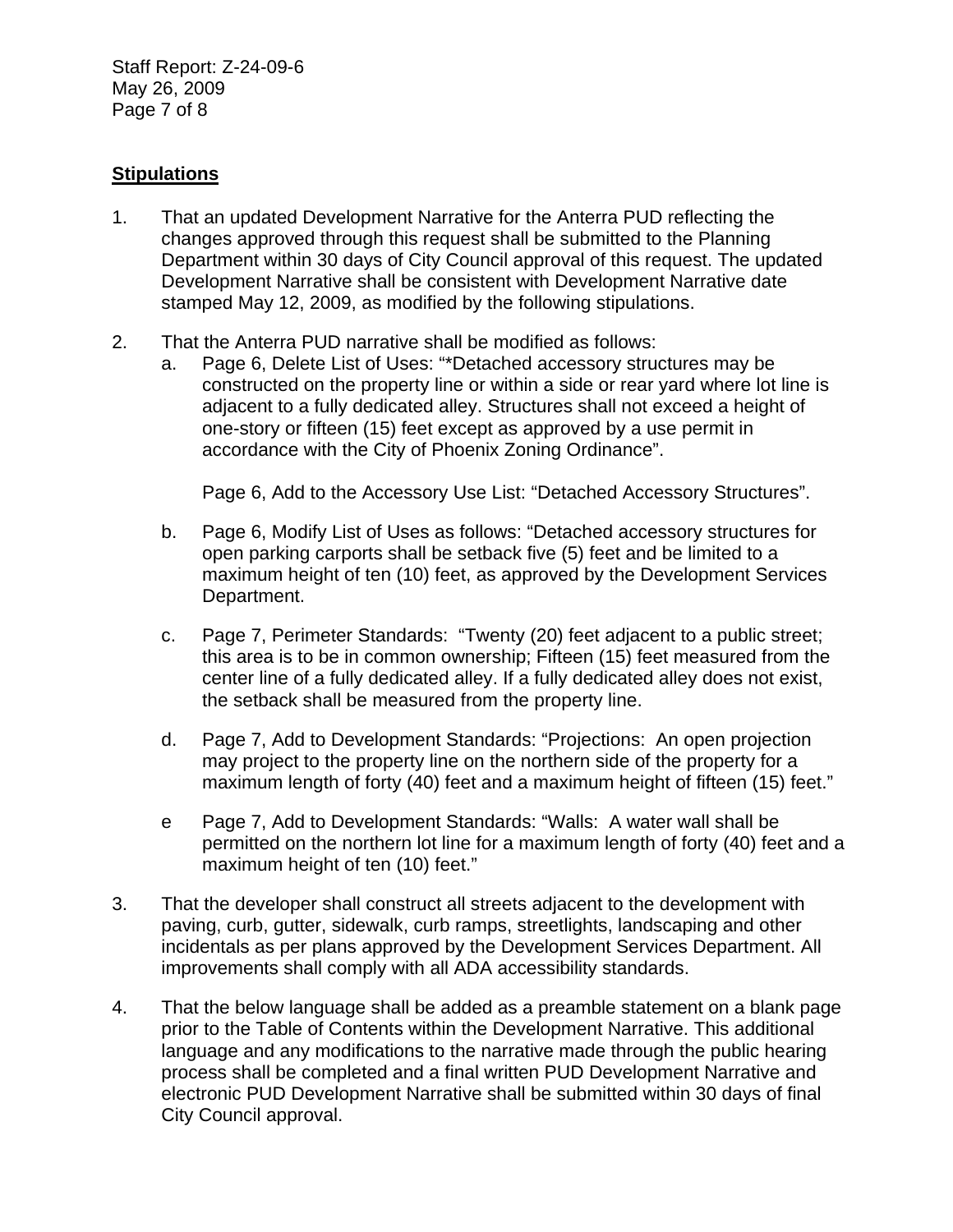Staff Report: Z-24-09-6 May 26, 2009 Page 8 of 8

> a. A Planned Unit Development (PUD) is intended to be a stand-alone document of zoning regulations for a particular project. Provisions not specifically regulated by the PUD are governed by the zoning ordinance. A PUD may include substantial background information to help illustrate the intent of the development. The purpose and intent statements are not requirements that will be enforced by the City. The PUD only modifies zoning ordinance regulations and does not modify other City Codes or requirements. Additional public hearings may be necessary such as but not limited to rightof-way abandonments.

**Writer**<br> **C.** White **Attachment A:** Attachment A: Attachment A: Sketch Map 5/21/09 Attachment B: Aerial JB Attachment C: Site Plan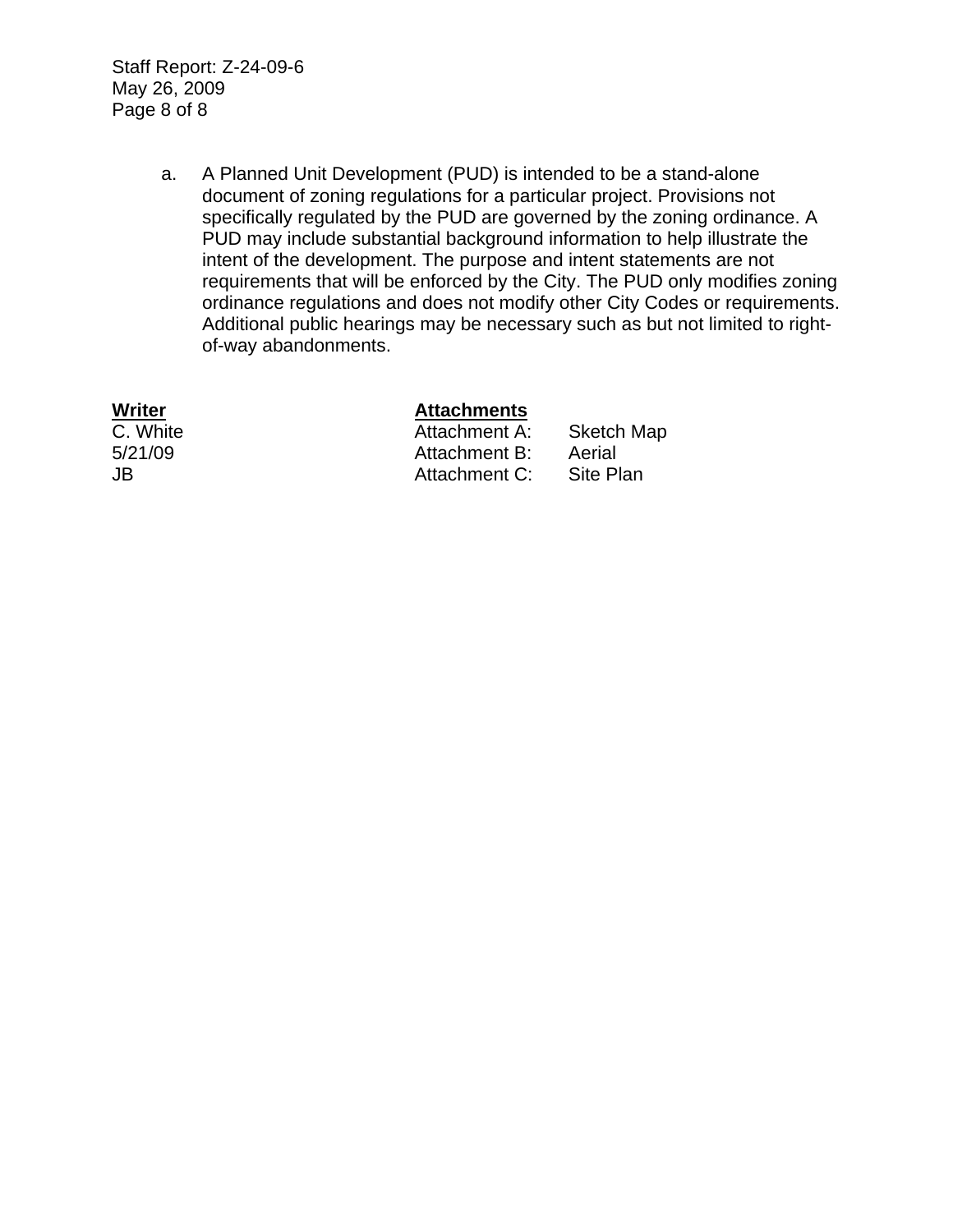

Map Document: (N:\IS\_Team\Core\_Functions\Zoning\sketch\_maps\2009\Z-24-09.mxd) - 3/17/2009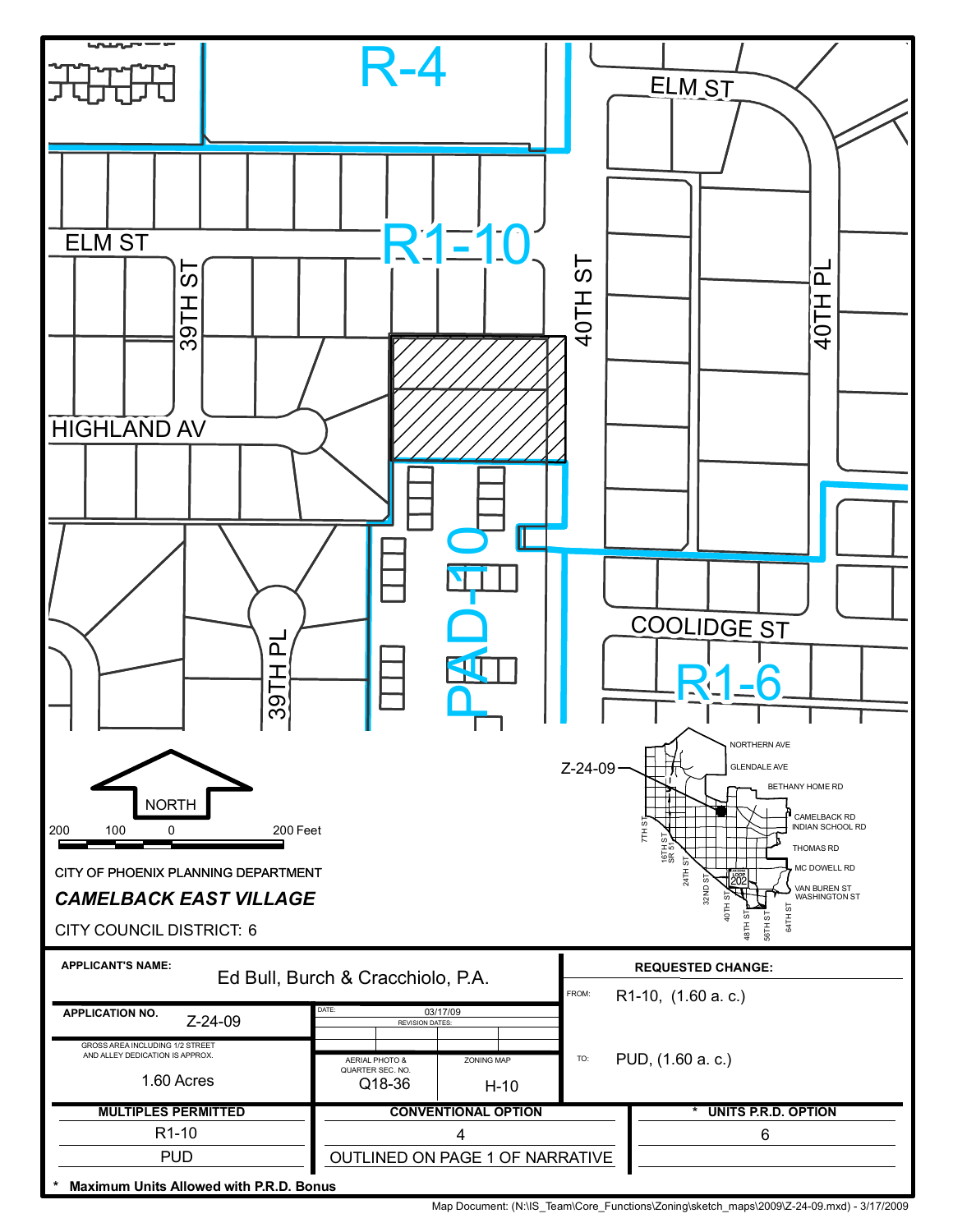